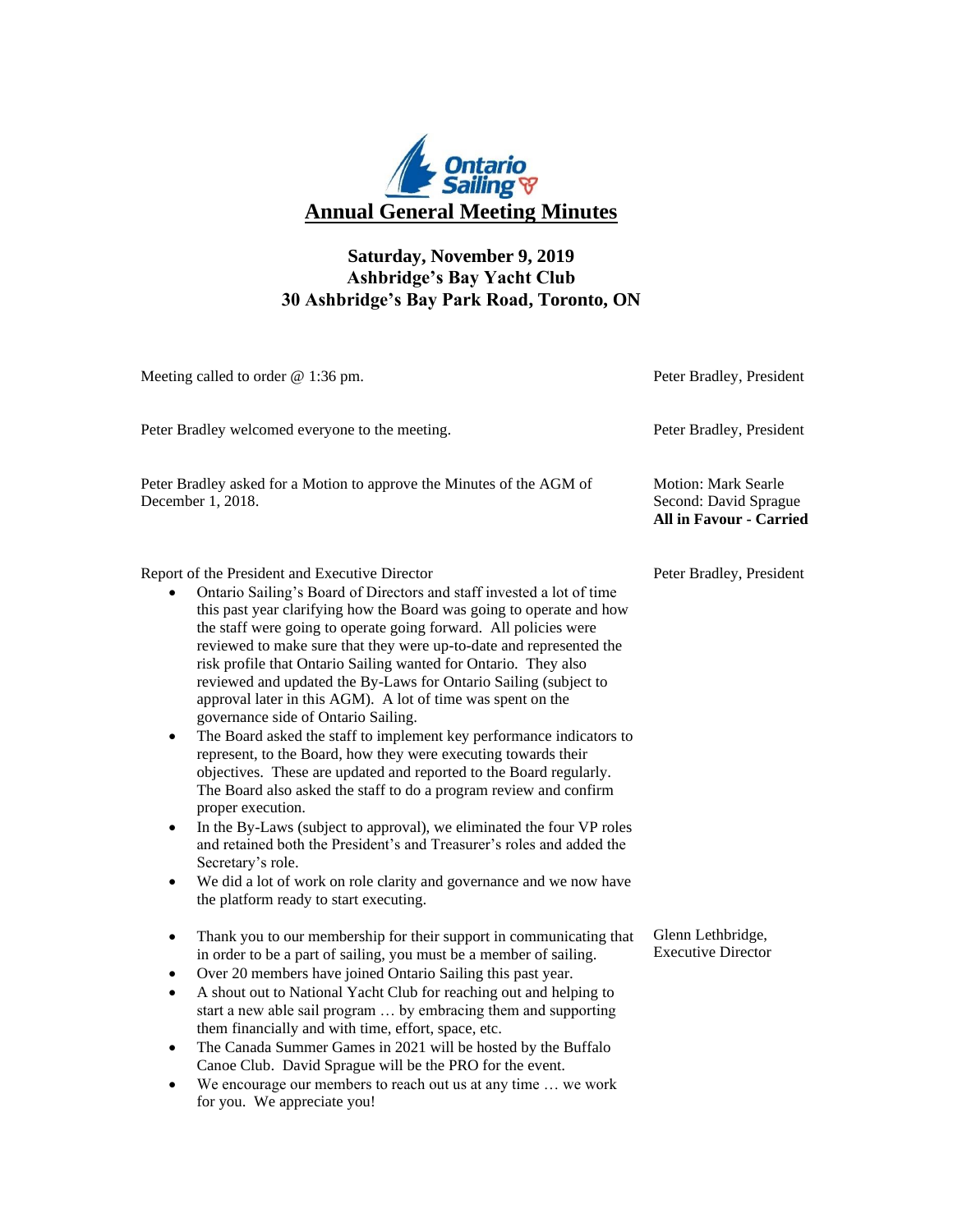Report of the Treasurer

- Rob Cheevers sends his regrets for not being able to attend in person.
- Peter Bradley read his report ...
- Ontario Sailing received an unqualified audit report from our independent audit firm of Hilborn LLP on the 2019 financial statements prepared by management and approved by the board. The audited financial statements as at March 31, 2019 are available on the Ontario Sailing website and, if you are interested, you will also find several previous years' statements. 2018/2019 was another successful year for Ontario Sailing operationally. Total revenues were \$1,209,392, expenditures \$1,219,599, with a small net loss after depreciation of \$-10,207. Our largest contributor to revenue is grants from the Ministry of Tourism, Culture, and Sport at \$243,408 and have been consistent year over year. We have seen growth in our Membership at \$245,656, and a successful year of participation in our BOOM program at \$126,336. Management and staff are responsible to manage expenses and have operated to plan. Opportunities to improve and deliver programs across the Province are reviewed by management to reduce costs through travel, facilities rental, and collaboration with our Members and Partners. Over the last several years, Ontario Sailing has grown its net assets to \$965,327, a small decrease from \$969,069 in 2018. While the net assets available are modest, they are healthy enough to manage organizational cash flow, deliver reliable programs and even develop new programs. Ontario Sailing will be working towards building our Hans Fogh Fund which, as an endowment fund, has the purpose of supporting High Performance, Coaching and Office Training into the future. Staff will be releasing opportunities this coming year for members to support this very important fund named after one of Canada's most gifted sailors. Lastly, I would like to thank all the Ontario Sailing team for a successful 2019, particularly Laura Robson, our Accounting Manager. The Auditor mentioned how exceptional the bookkeeping was during our meeting to discuss the 2019 Audit.
- Peter asked for a Motion to accept the Auditor's Report of March 31, 2019.
- Peter asked for a Motion to appoint the Auditing Firm of Hilborn LLP as Auditors at a fee to be set by the Board of Directors for 2019/2020.

Motion: Donna Scott Second: Mark Searle **All in Favour - Carried**

Motion: David Sprague Second: Donna Scott **All in Favour - Carried**

Proposed Ontario Sailing By-Laws

- The Board made changes to reflect our evolving governance structure and to reflect the changing environment that we work in.
- The new By-Laws were referred to legal counsel for review and feedback.
- The old By-Laws are version 8, and the new By-Laws will be version 9.
- Peter asked for a motion to approve, as circulated, the Ontario Sailing Association By-Law No. 9

Peter Bradley, President

Motion: Mark Searle Second: Donna Scott One Abstention **All in Favour - Carried**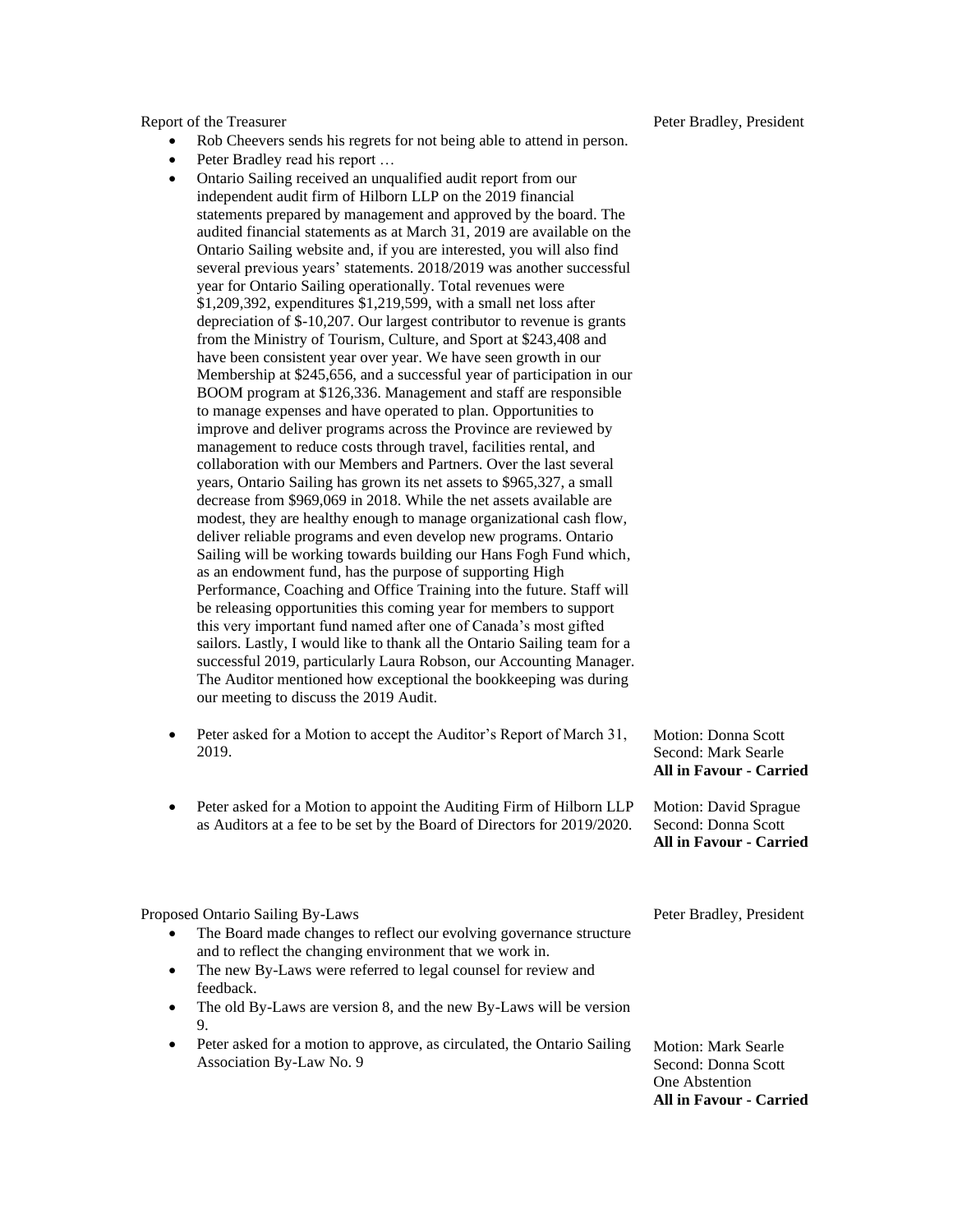Nominating Committee Report

- The Ontario Sailing Nominating Committee consists of Past President Donna Scott, Past President Mark Searle, and Island Yacht Club's Ronald Kobrick (Chair)
- Five Director positions are to be filled at this AGM. Three vacancies are the results of terms ending for Emily Hill, Alan Redfern, and Peter Bradley, all of whom are allowing their names to stand for re-election. Two additional vacancies are the result of resignations by Rob Cheevers and David Zeni, who have two years and one year remaining on their terms, respectively.
- Having reviewed the applications, the Nominating Committee presents the following slate of directors for election at this AGM:
	- o Peter Bradley, Trident Yacht Club, for a one-year term
		- o Alan Redfern, Go Home Bay, for a two-year term
		- o Emily Hill, Royal Hamilton Yacht Club, for a three-year term
		- o Corey Glynn, Nepean Sailing Club, for a three-year term
	- o Stephen Brickell, Whitby Yacht Club, for a three-year term
- The following directors will remain consistent and continue to complete their terms:
	- o Ron Owston, Reef Boat Club, with one year remaining
	- o Daina Morgan, Royal Canadian Yacht Club, with one year remaining
	- o Jeff Dejean, Ashbridge's Bay Yacht Club, with two years remaining
	- o Tony Bowman, Maple Leaf Fund, with two years remaining
- Mark asked for a motion to accept this slate for election

Motion: Graham Dougall Second: Karen-Ann Xavier **All in Favour – Carried**

Peter Bradley, President

Thank you to the Retiring Board of Directors:

- Rob Cheevers and David Zeni
- Ontario Sailing could not succeed without a strong Board and you have been integral in making that happen! Thank You!!

Greeting from Sail Canada

- Sail Canada has a very strong relationship with Ontario Sailing.
- Ontario Sailing is a lead partner and Sail Canada thanks you for that.
- Even the tensest situations with Ontario Sailing are a result of our joint passion for the sport and eagerness to please our club members.
- We ultimately serve the same membership base ... we do this in a similar way with staff, the Board, and volunteers. Getting the three pieces to work together is a challenge and Ontario Sailing does a great job at it.
- 2020 is an Olympic year. It's great that Sail Canada and Ontario Sailing can work on the high-performance side together. We don't just have our eye on the prize ... we are also jointly investing with Ontario Sailing and some other provinces as well on the next generation performance hubs. There is a huge financial investment in making this happen. It is an entire developmental pipeline. With Ontario's help, the Ontario hub is up and running.
- Sail Canada has some opportunities on the finance committee side.
- Thank you to Ontario Sailing for being a great partner!

Hugh McGugen, Chair

Mark Searle, Nominating Committee